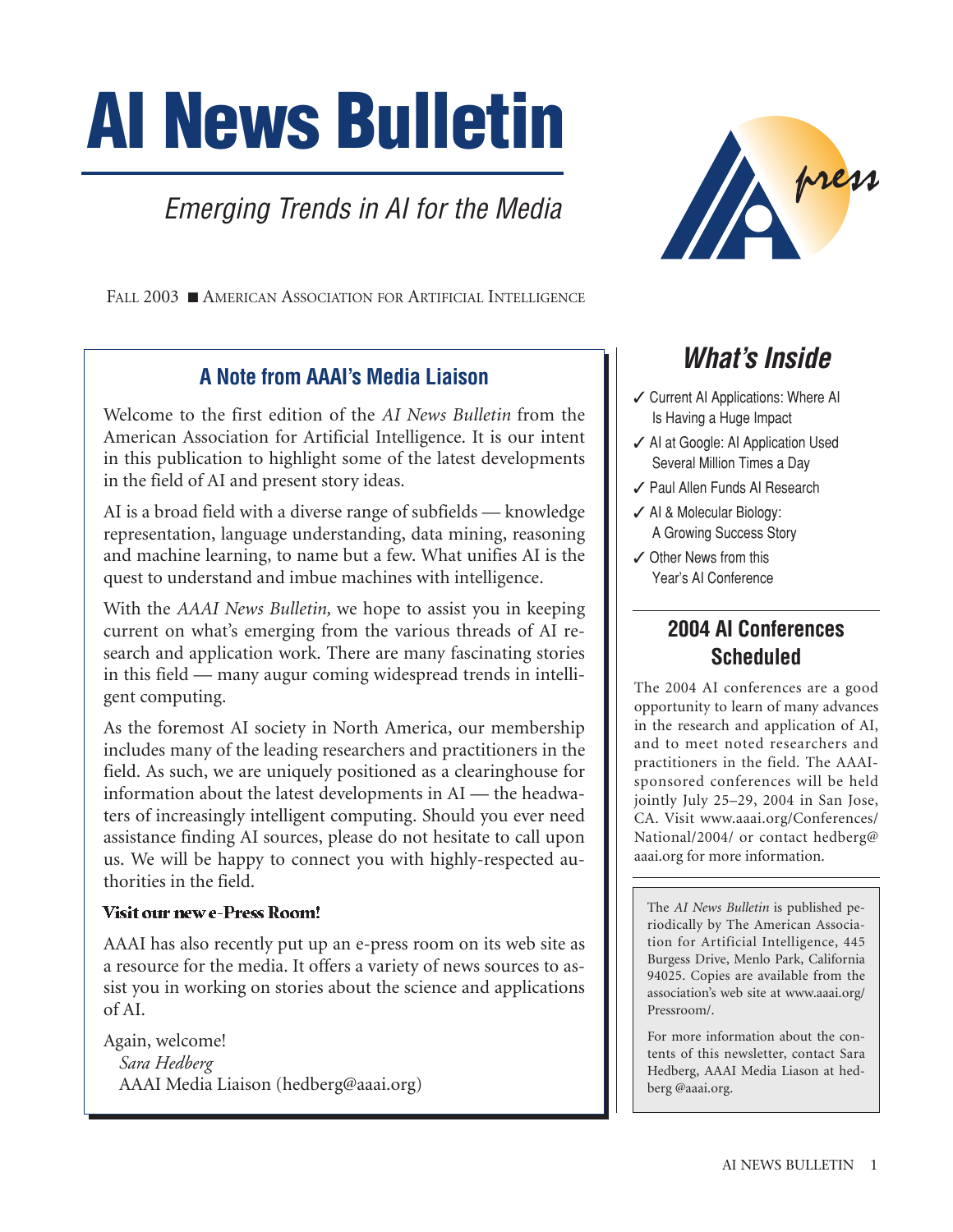## **Current AI Applications where AI Is having a Huge Impact**

The question continues to be asked — "So where is AI being used these<br>days?" Two companies using recent high-impact applications include Google and the NASDAQ.

Google News automatically generates and refreshes the news from 4,500 news sources every fifteen minutes using several AI techniques. Google News is used several million times a day.

NASDAQ surveillance for insider trading and fraud is done with AI-based data mining software that digs through between 8,500 and 18,000 news wire stories, approximately 1,000 quarterly and annual SEC filings from corporations, and evaluates price-volume models for 25,000 securities each day, identifying and linking items of interest that may warrant further investigation. The system has raised the red flag on a number of cases — including some very high profile, instantly recognizable cases — to the SEC and Justice Department for further investigation and/or prosecution. (For further information about this application, please visit our e-press room at www.aaai.org/Pressroom/Releases/releases.html .)

Other recent high-impact applications include the 2003 winners of AAAI's Innovative Applications of Artificial Intelligence award, including the following:

Educational Testing Service, a leading supplier of fair and valid assessment instruments, received an award for a commercially deployed, web-based system that provides automated scoring and evaluation of student essays. It provides specific feedback for students to improve their writing skills. The application is intended to relieve the load on teachers faced with reading and providing detailed feedback on perhaps thirty essays or more every time a topic is assigned.

National Association of Securities Dealers — creators of the surveillance software for insider trading and fraud (See the description of NASDAQ application above).

Tokyo University of Science, Information Media Center (Japan) created a sales support system for door-to-door sales using a cellular phone with a camera, e-mail software, and a web browser to customize and automate product recommendations to the individual prospective customer.

Norwegian State Railways devised an automated scheduling system that schedules and manages the work of 1,800 personnel, 1,000 engine drives and 800 ticket inspectors allocated to 39 bases across Norway.

For more information about these award-winning examples of fully deployed innovative applications of AI, see AAAI's e-press room (www.aaai.org/Pressroom/Backgrounders/backgrounders.html). This site also includes summaries of winning applications for the previous two years.

Contact hedberg@aaai.org for further information.

## **Paul Allen Funds AI Research**

What do Paul Allen (cofounder of Microsoft with Bill Gates) and AI have in common? Allen's investment company, Vulcan Ventures, has been funding research for a project called Halo. "Mr. Allen has a personal passion for AI," according to Halo project manager Noah Friedland.

Halo is a staged research effort inching towards a "digital Aristotle," named after the Greek philosopher said to have known the answer to any question about science. As envisioned, Halo will be capable of producing user and domain-appropriate answers and justifications to novel (previously unseen) questions in an ever-growing number of domains.

This past August, Friedland and members of the three contract groups involved in the first phase of Halo, participated in a lively panel presentation and discussion about the project at AAAI's Innovative Applications of AI conference (IAAI-03.) In phase one, a six month effort, Vulcan funded three competing teams to use their distinctive knowledge representation, reasoning and query technologies to first encode 71 pages of advanced placement inorganic chemistry into laws and rules the computer could understand. Then each team developed a query language and formulated 100 free-form questions. Phase two of the project is now underway in this multistage project being managed in a DARPA RFP-like fashion.

The three competing teams for phase one included Cycorp Inc. (Austin, Texas), ontoprise GmbH (Karlsruhe, Germany), and a team composed of SRI International (Menlo Park, Calif.), the University of Texas at Austin, and Boeing Phantom Works (Seattle, WA). Information about the project and the results of the phase one bake-off can be found at www.projecthalo.com.